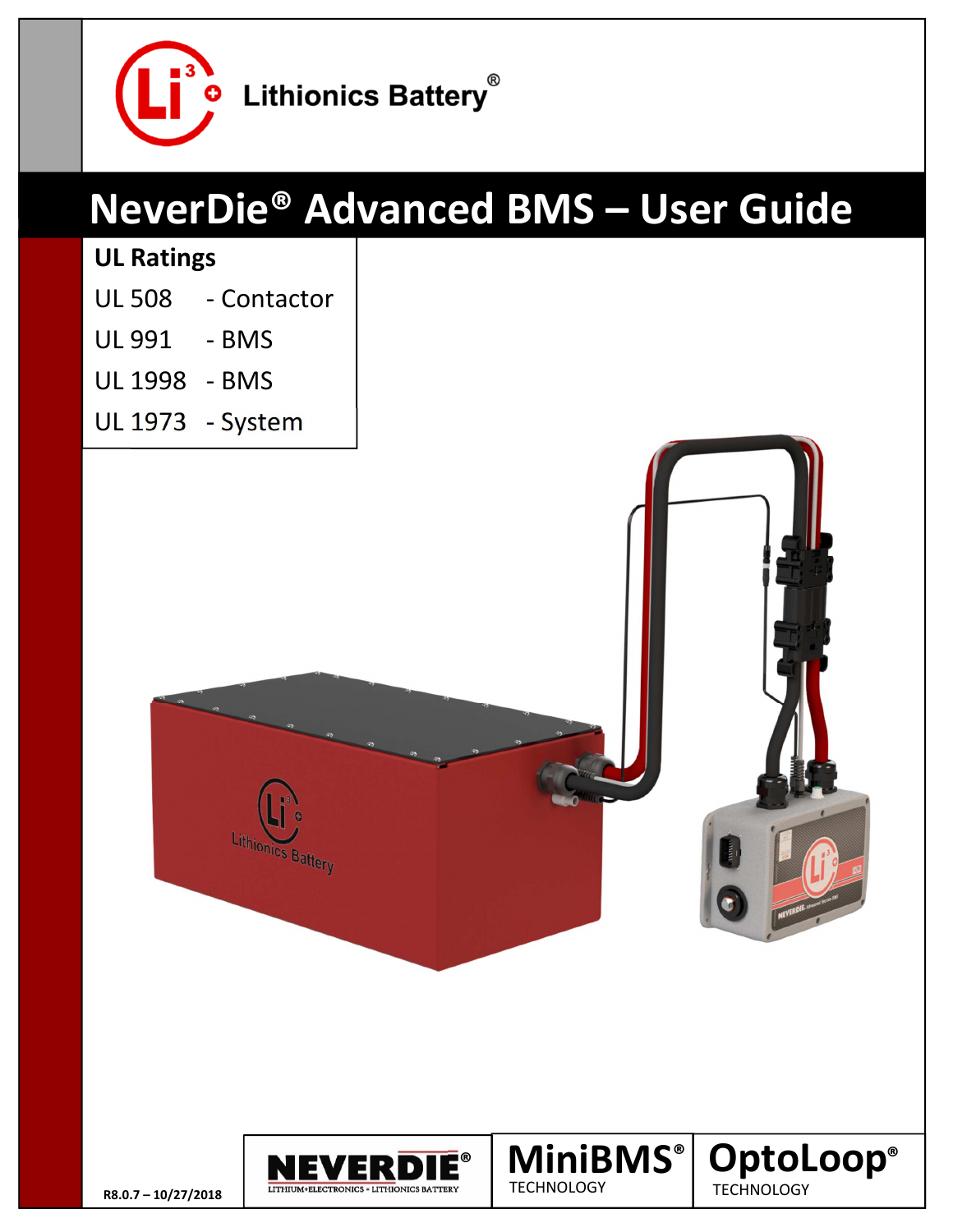#### **Notice of Copyright**

 NeverDie® BMS Product Manual Copyright © 2018 all rights reserved. No part of this document may be reproduced in any form without the express consent of Lithionics Battery, Clearwater, FL 33765 USA. Lithionics Battery reserves the right to revise this document and make periodic changes to the contents without obligation or organization of such changes and revisions.

#### **Safety Precautions**

- All electrical work should be performed in accordance with local and national electrical codes.
- Voltage is present at the battery terminals, use insulated tools and gloves while working on the system.
- Always turn off equipment connected to the system in addition to turning OFF the Power switch provided on the system to isolate the batteries from other electrical circuits, before performing any repairs or maintenance on the system.
- Always use proper wire sizes to connect the system to inverters, chargers or other equipment.
- Always use crimped connections to connect to the battery terminals.
- Read and follow the inverter, charger or other equipment manufacturers safety precautions prior to connecting the system to that equipment.

# **Index**

#### Table of Contents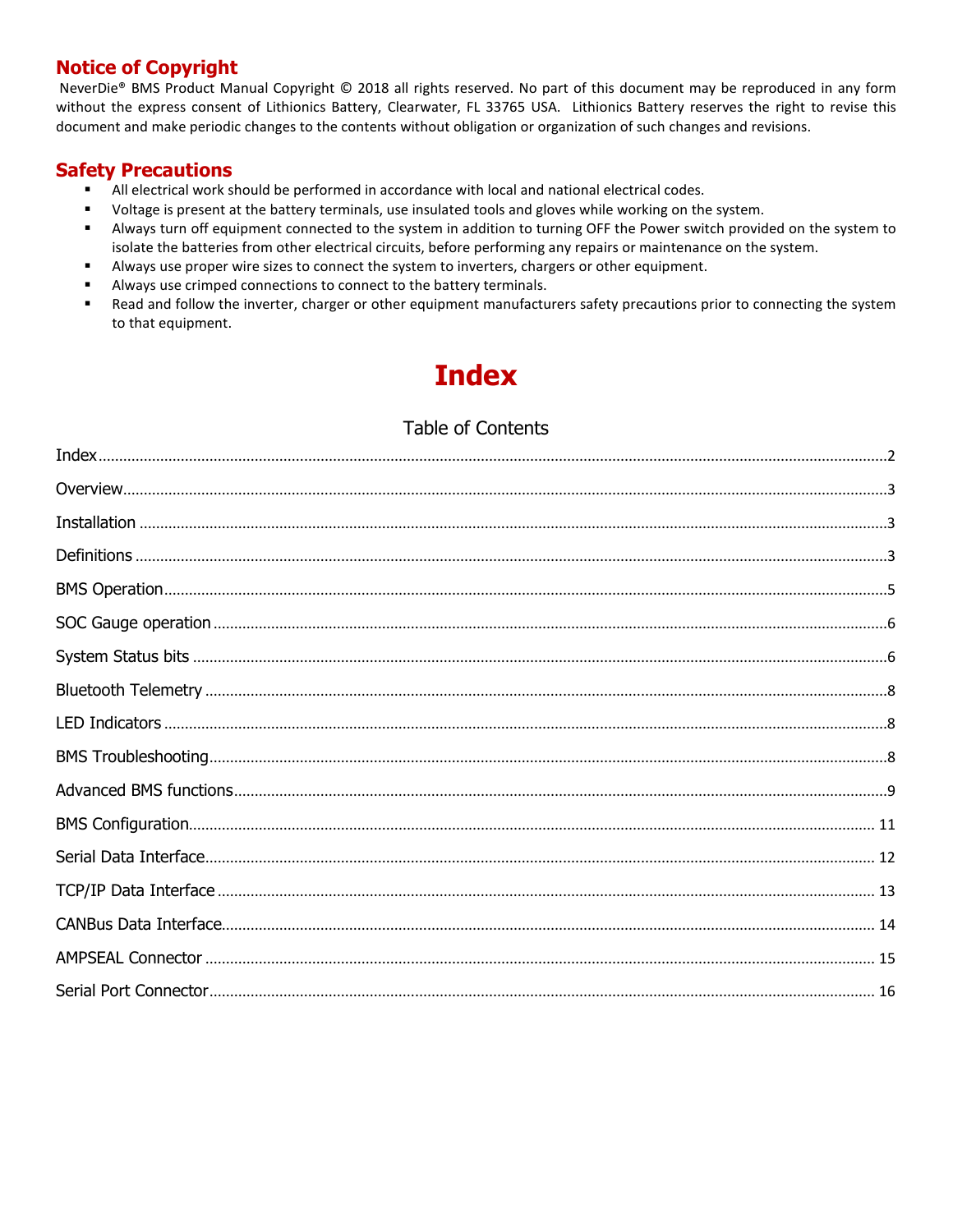## **Overview**

The main purpose of the NeverDie® BMS is to protect the battery by disconnecting it from the rest of the system when it detects any potentially harmful conditions, as well as provide emergency energy reserve by saving part of the battery's capacity during normal use. Additional functions of the Advanced BMS is to gather battery data and send it over a digital interface to a computer system for data logging and analysis, as well as display real time data.

### **Installation**

Since Lithionics Battery offers countless battery configurations, this document will not cover detailed installation steps and assumes that the Battery and BMS are already installed. Please refer to your specific installation guide or contact Lithionics Battery for installation assistance. Typically, the BMS is installed between the battery and the rest of your system, acting as an intelligent power switch. **NOTE: Do NOT attempt to bypass the BMS or tap any loads directly from any battery modules, as it could lead to permanent battery damage and voids your battery warranty!!!**

### **Definitions**

 It's important to understand some common terms describing a lithium battery's operation, which are often used in detailed feature descriptions further in this document. It also helps to visualize a charge/discharge graph of a typical lithium battery, to see various voltage points and how they relate to state of charge.

 **VPC – Volts Per Cell**. A Lithium Battery contains several cells connected in series. Battery voltage is a sum of all cell voltages. LiFePO4 chemistry cells are 3.2VPC nominal (i.e. average voltage during discharge). A typical 12V battery has 4 cells in series, also known as a "4S" configuration. Respectively, a 24V battery is 8S, while 48V batteries can be 15S or 16S depending on the model. Since the BMS monitors and acts at the individual cell level as well as pack level, it's more common to refer to cell level voltages, abbreviated as VPC. For example, a fully charged and rested cell is at 3.4VPC, which means a 12V (4S) battery would be resting at 13.6V.



Picture on the left illustrates the cell level and the pack level voltages. Due to manufacturing tolerances and environmental factors individual cell voltages may not always be the same, so the BMS must employ both cell level (MiniBMS®) and pack level (NeverDie® BMS) triggers for protection events such as HVC and LVC. Our BMS also works to minimize those voltage differences in a process called "balancing", which occurs at the end of each full charge cycle.

 Pack level triggers are more conservative than cell level triggers to allow for some natural imbalance in cell voltages at the top and the bottom of the charge/discharge cycle. BMS events are triggered on both cell level and pack level, whichever happens first.

 In a 12V battery, for example, pack level and cell level triggers are: **HVC Pack Level = 14.80 V HVC Cell Level = 3.75 VPC LVC Pack Level = 11.60 V LVC Cell Level = 2.50 VPC**

**Charge / Discharge Curve**. One of the main advantages of a Lithium battery compared to a Lead Acid battery its flat charge/discharge curve. This means that the battery voltage stays relatively constant for most of the charge/discharge cycle, with sharp "knees" on both ends where voltage rises and drops very fast. Constant voltage means stable power is supplied to loads, making them operate more efficiently. However, this also renders voltage-based SOC (state-of-charge) measurement useless. Voltage based SOC estimates can only be done at the upper and lower "knees" where voltage change is more pronounced. See the Charge and Discharge Curves below with explanations of usable and reserve power.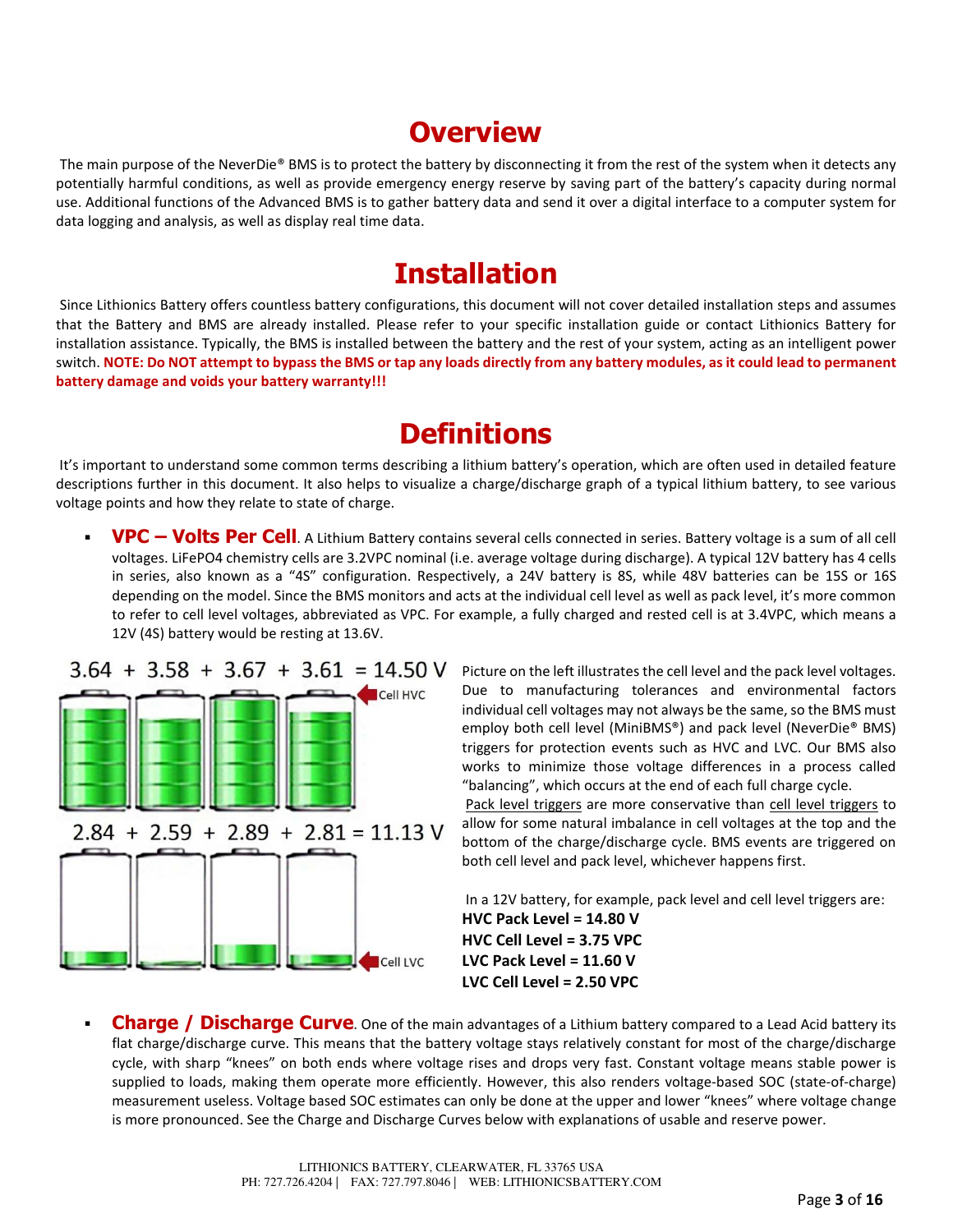- RVC Reserve Voltage Cutoff. Typically set to 3.0VPC on voltage based BMS triggers. At this level the BMS would shut off the battery power allowing the NeverDie® Reserve Power capacity to be stored in the battery for an emergency, such as engine cranking. The areas shaded red in the picture below represent the Reserve Power. In Advanced Series BMS, the RVC level can also be set based on true SOC measurement, using a Coulomb counter, which also allows for a larger reserve power capacity if desired.
- **LVC Low Voltage Cutoff**. Typically set to 2.9VPC at the pack level and 2.5VPC at the cell level. At this voltage the battery is almost fully discharged, so the BMS shuts off the battery to prevent damage due to over-discharge.



#### **Discharge Curve**

- **HVC High Voltage Cutoff**. Typically set to 3.75VPC. At this voltage level the cell is not taking any more charge, so voltage rise becomes exponential and if left unchecked would cause permanent damage to the battery. The BMS shuts off the battery when any cell reaches this level, allowing voltage to rest down.
- **Balancing Stage**. As the battery nears the end of charge the cells enter the upper knee of the charge curve, where voltage rise becomes faster and faster. Due to individual manufacturing differences between cells, some cells reach this stage earlier than others, causing voltage imbalances between cells. While not harmful in the short term, in the long term such an imbalance will become more and more pronounced which eventually reduces the useful capacity of the battery. To counteract this process the BMS performs cell balancing by slightly discharging the higher voltage cells (a process called "shunting"), this allows the lower cells time to catch up. This process is similar to "equalization" in a Lead Acid battery but requires more precision and controlled by the BMS on an individual cell level.



LITHIONICS BATTERY, CLEARWATER, FL 33765 USA PH: 727.726.4204 | FAX: 727.797.8046 | WEB: LITHIONICSBATTERY.COM **Charge Curve**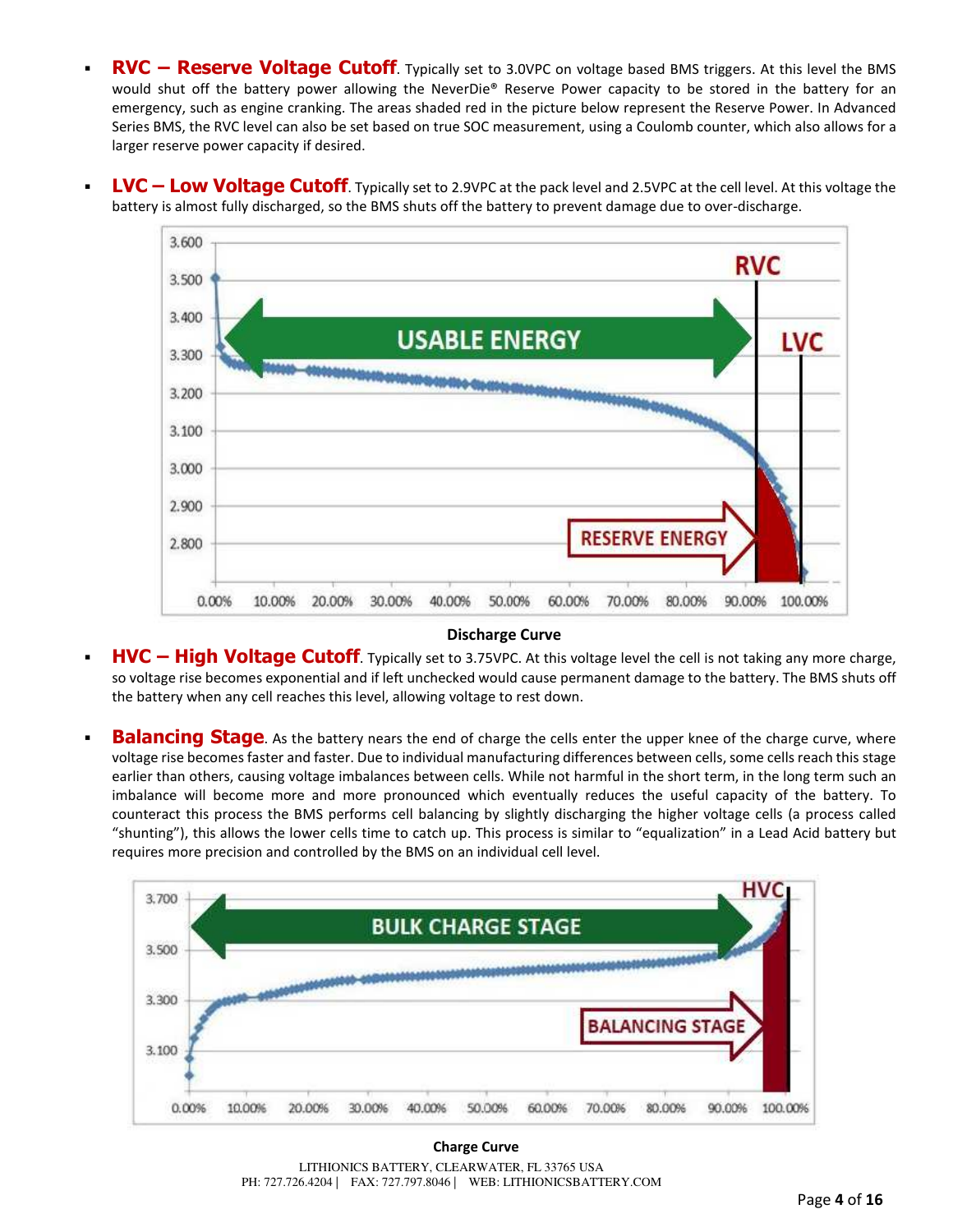# **BMS Operation**

 The NeverDie® BMS operates by monitoring the voltage and temperature data from each individual cell and battery pack as a whole. Cell data is then passed on to the BMS via a unique single-wire interface called OptoLoop®. Such an interface allows for a flexible distributed design for battery packs of various voltages and capacities. OptoLoop® works by establishing circuit continuity which passes thru all individual BMS monitoring boards installed on each cell inside the battery modules. When continuity is broken by any cell board or wiring fault, the main BMS unit will open the main contactor as well as not allow it to close until the fault is resolved.

Below flowchart depicts typical BMS operation cycle when battery is fully depleted or at risk of overcharge by a rogue charge source. The NeverDie® BMS does not need to intervene if the battery is cycled normally.

For simplicity reasons this flowchart only shows basic protective BMS functions based on voltage triggers. Additional BMS functions based on temperature triggers and other advanced functions based on SOC triggers are not shown in this flowchart.

Please refer to Advanced BMS Functions chapter for details of those functions.

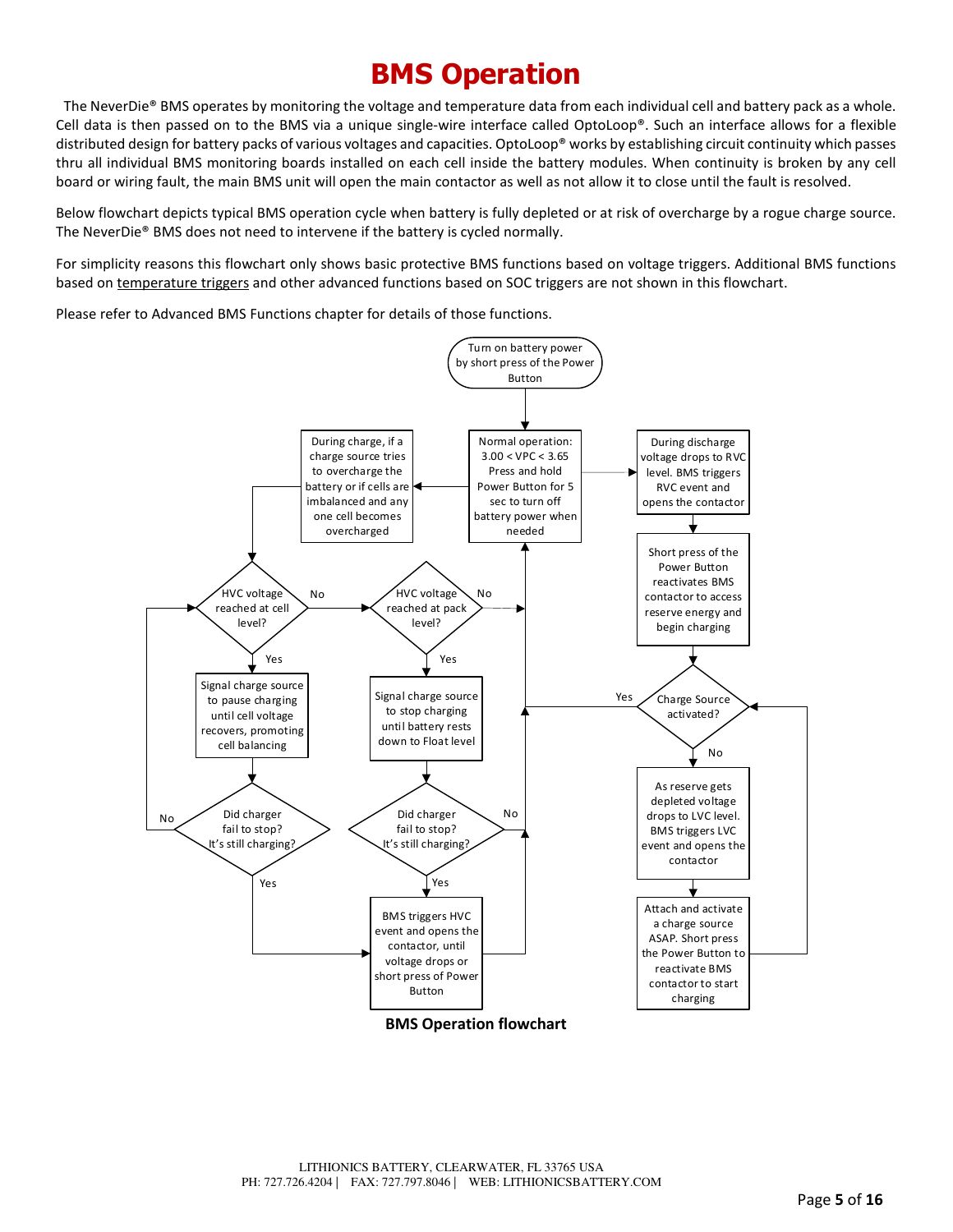# **SOC Gauge operation**

 The Advanced Series BMS includes an integrated SOC Gauge, designed to track battery state of charge (percent of usable energy left in the battery) as well as other useful data parameters. Tracking state of charge is accomplished by a Coulomb counter, based on an internal, high sensitivity hall-effect sensor. The SOC Gauge data will only be correct if the configuration parameters are set correctly, which are pre-set initially by Lithionics Battery, but are user adjustable with supporting hardware. If they are ever accidently modified a record of the default values is included in this manual for your reference. The SOC Gauge will also track and display live amperage (A), live wattage (W), battery voltage (V), temperature (F/C), amp hours (Ah), watt hours (Wh), time remaining (d/h), etc. The meter will be most accurate if the battery is fully charged on a regular basis. If the battery is always partially charged, then the SOC meter



reading may drift in the long term and will become less accurate. When the most accurate measurements are required it is recommended to perform a full charge at least weekly.

SOC Data can be observed on the optional LCD Display pod or extracted from the BMS data interface.

The LCD Display pod has a 2-line screen capable of showing 2 data points independently. Pressing the left button scrolls through the available data points on upper line, pressing right button scrolls through the available data points on the lower line. Any combination of data is possible on these 2 lines. The following list explains all available data points:

- **E**  $\mathbb{E}$  $\mathbb{E}$  $\mathbb{E}$  $\mathbb{E}$  $\mathbb{E}$  **F** Graphical representation of the Battery Gauge. Each of the 6 bars corresponds to approximately 17% of capacity.
- 100% BAT Digital Battery gauge. BAT level is derived from SOC minus the MinSOC setting explained in the Settings section below, allowing for a hidden reserve
- **23.4 A** Amperage. Instant current reading. The "+" sign in front of the value indicates charging current. No sign indicates discharging current.
- **20000 W** Instant Wattage reading. This power value is derived by multiplying current and voltage together. This is useful to estimate how much instant power is passing through the battery circuit. This value can be manually converted to horse power by the formula: HP=Watts/745.7
- **39.6 V** Instant battery voltage reading.
- 82F t1 Instant temperature reading. Can be set to C or F in the Config menu. Temperature data comes from Temperature Intervention Sensors, or from BMS internal sensor if external sensors are not present. "t1" indicates how many sensors are present, up to 8 sensors are supported in large systems with multiple battery modules.
- **100.0 Ah** Remaining Amp Hour capacity of the battery.
- **3960 Wh** Remaining Watt Hour capacity of the battery. The Watt Hour value is derived by multiplying the Amp Hour value and the Pack Voltage together. This value will be changing dynamically as voltage fluctuates with load.
- **D** 22.5h Remaining time at current load level until battery is depleted. This value will be changing dynamically if load current changes over time. When battery is charging first letter will change from D to C and displayed value will indicate remaining time to full charge. Time counter label automatically scales to days (d) or hours (h).
- **R000000** System Status Bits value. See chapters below for detailed explanation of this value.
- **T0001234** Total number of AmpHours consumed from the battery since day of manufacture. This value helps estimate battery State of Health by extrapolating its discharge cycles over the life of the battery.

LCD pod has a backlight feature, which activates for 30 seconds after each button press, to better see the data in the dark environment. After 30 seconds backlight turns off to avoid light pollution if LCD is installed in the sleeping compartment.

# **System Status bits**

One of the data values in the BMS Data Stream is called System Status, where each bit represents one of the basic conditions of a battery system in real time. In Serial/Ethernet streams this value is labeled 'R', located at the end of the data string, it's 6 characters long and coded in Hexadecimal digits '0-F'. Each HEX digit represents 4 bits of binary data, for a total of 24 bits of data. In CANBus stream it's located in the first 3 bytes of the message ID = 0x18FF98FA (Battery State). See CANBus documentation for details.

**NOTE:** Some of the bits represent optional BMS features, which might not be enabled in your system.

PH: 727.726.4204 | FAX: 727.797.8046 | WEB: LITHIONICSBATTERY.COM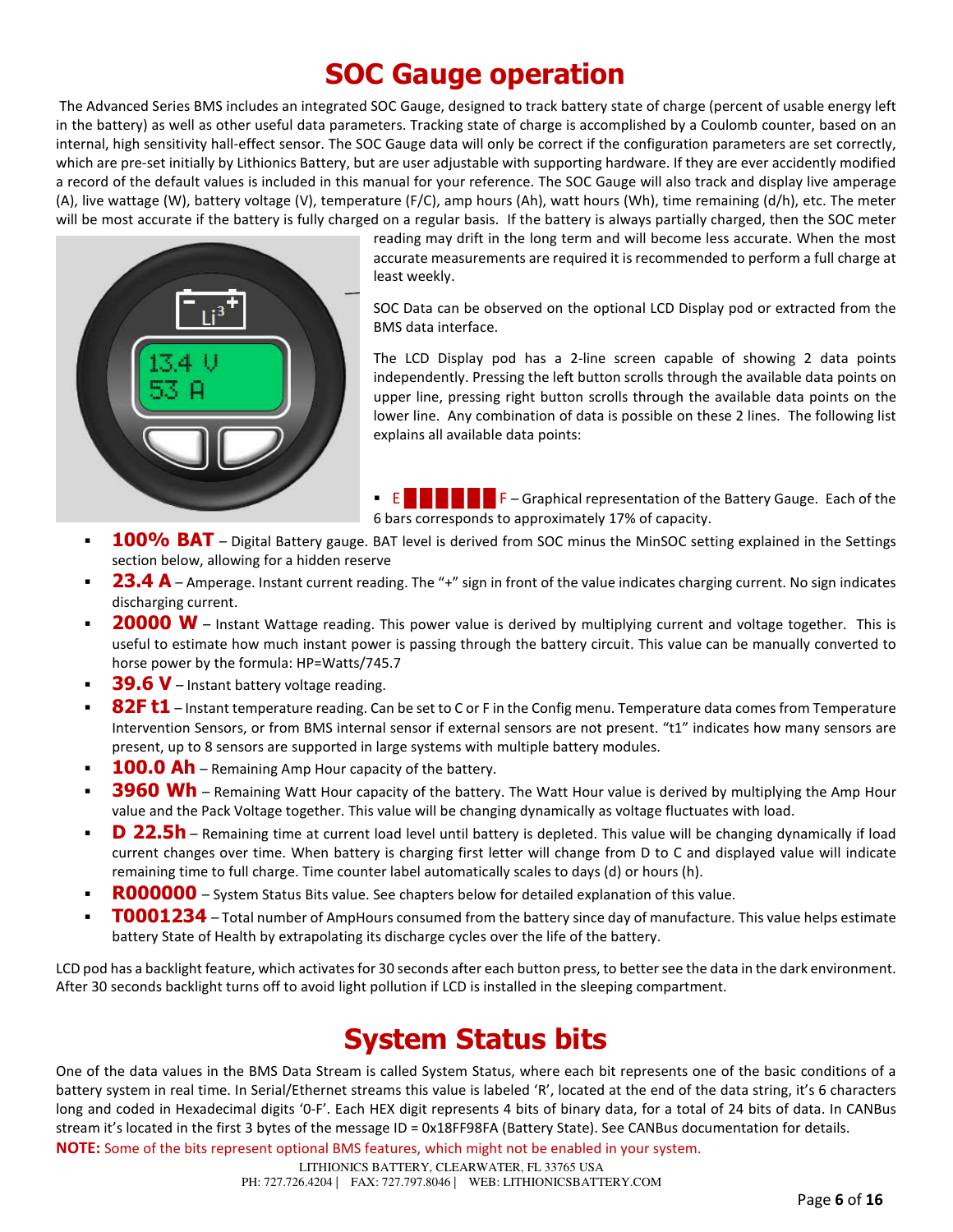#### **Description of System Status bits:**

| <b>HEX Digit 6</b> |             |              |    | X Digit 5<br>HE) |          |          | <b>HEX Digit 4</b> |    |         | <b>HEX Digit 3</b> |           |    | <b>HEX Digit 2</b> |  |  | <b>HEX Digit 1</b> |  |  |  |  |  |  |  |
|--------------------|-------------|--------------|----|------------------|----------|----------|--------------------|----|---------|--------------------|-----------|----|--------------------|--|--|--------------------|--|--|--|--|--|--|--|
| $\sim$<br>ر ے      | $\sim$<br>. | $\sim$<br>-- | 20 | 10<br>ᆠ          | റ<br>ᅟᅩᅀ | <b>.</b> | 16                 | -- | 4 ا<br> | $\sim$<br>IJ       | . .<br>-- | -- | 10                 |  |  |                    |  |  |  |  |  |  |  |

**Bit 0 – High Voltage State**. Indicates that battery voltage is above HVC, typically 3.70VPC.

**Bit 1 – Charge Source Detected**. Indicates that charge voltage was detected on the far side of the contactor, allowing contactor to close even when battery is in Low Voltage state. This bit resets when battery reaches Nominal voltage.

**Bit 2 – NeverDie Reserve State**. Indicates that battery is in the NeverDie Reserve State, allowing access to reserve energy.

**Bit 3 – OptoLoop® Cell Loop is open**. Indicates that Cell Loop is open, which means one or more cells is out of normal voltage range, or broken Cell Loop wiring between battery modules and/or NeverDie BMS unit.

**Bit 4 – Reserve Voltage Range**. Indicates that battery voltage is below RVC, typically 3.0VPC.

**Bit 5 – Low Voltage State**. Indicates that battery voltage is below LVC, typically 2.6VPC.

**Bit 6 – Battery Protection State**. Indicates that battery is recovering from abnormal event, such as short circuit, pre-charge failure, or contactor failure. See additional bits below for more details.

**Bit 7 – Power Off State**. Indicates that battery was turned off by a command or a button press.

**Bit 8 – AUX Contacts State.** State of Auxiliary contacts inside the contactor, reflects actual physical state of the main contactor. This optional feature requires special model of the contactor with AUX contacts.

**Bit 9 – AUX Contacts Error.** In case of contactor welding, this bit will indicate discrepancy between expected and actual state of contactor. It also sets Bit 6 – Battery Protection State.

**Bit 10 – Pre-charge Error.** Indicates that Pre-charge function failed to detect voltage rise on the load side of BMS, which could mean a short circuit condition or other issues with load wiring. It also sets Bit 6 – Battery Protection State. This optional feature requires Pre-charge relay and resistor to be installed inside the BMS unit.

**Bit 11 – Contactor Flutter.** If BMS contactor changes state 10 times over 5-minute period, BMS enters Power Off state and sets this bit, so troubleshooting can be performed. This condition could be caused by wiring problems or other hardware issues and requires service attention.

**Bit 12 – AC Power Present.** Indicates that BMS detected AC power presence, so BMS expects charging to begin shortly. This optional feature requires special wiring inside BMS unit to connect to AC grid.

**Bit 13 – TSM Charger Present.** Indicates that CAN message from TSM charger was detected on CANBus interface. This indicates TSM charger is present and has AC power. Used for troubleshooting TSM chargers.

**Bit 14 – TSM Charger Error.** Message received from TSM charger indicating an issue with the charger. Further analysis of CAN data from the charger is needed to determine exact nature of the problem.

**Bit 15 – Temperature Sensor Error.** Indicates a problem with temperature sensor installed inside the battery module. Temperature data from this sensor is used to cutoff battery power under extreme temperatures.

**Bit 16 – AGSR State.** State of optional AGSR Control circuit, used to start/stop generators when BMS is wired into supported generator's auto start interface.

**Bit 17 – High Temperature State.** Temperature detected by intervention sensor exceeded allowed threshold.

**Bit 18 – Low Temperature State.** Temperature detected by intervention sensor is below allowed threshold.

**Bit 19 – Auxiliary Input 1 State.** Reflects the state of AUXIN1 input, which is optional and application specific.

**Bit 20 – Charge Disable State.** Signals any charge source to stop charging the battery while this bit is set. This state is determined by BMS logic based on multiple factors including cell level and pack level protective functions.

**Bit 21 – Overcurrent State.** BMS detected current higher than preset limit.

**Bit 22 – Bit 23.** Not used, reserved for future functions.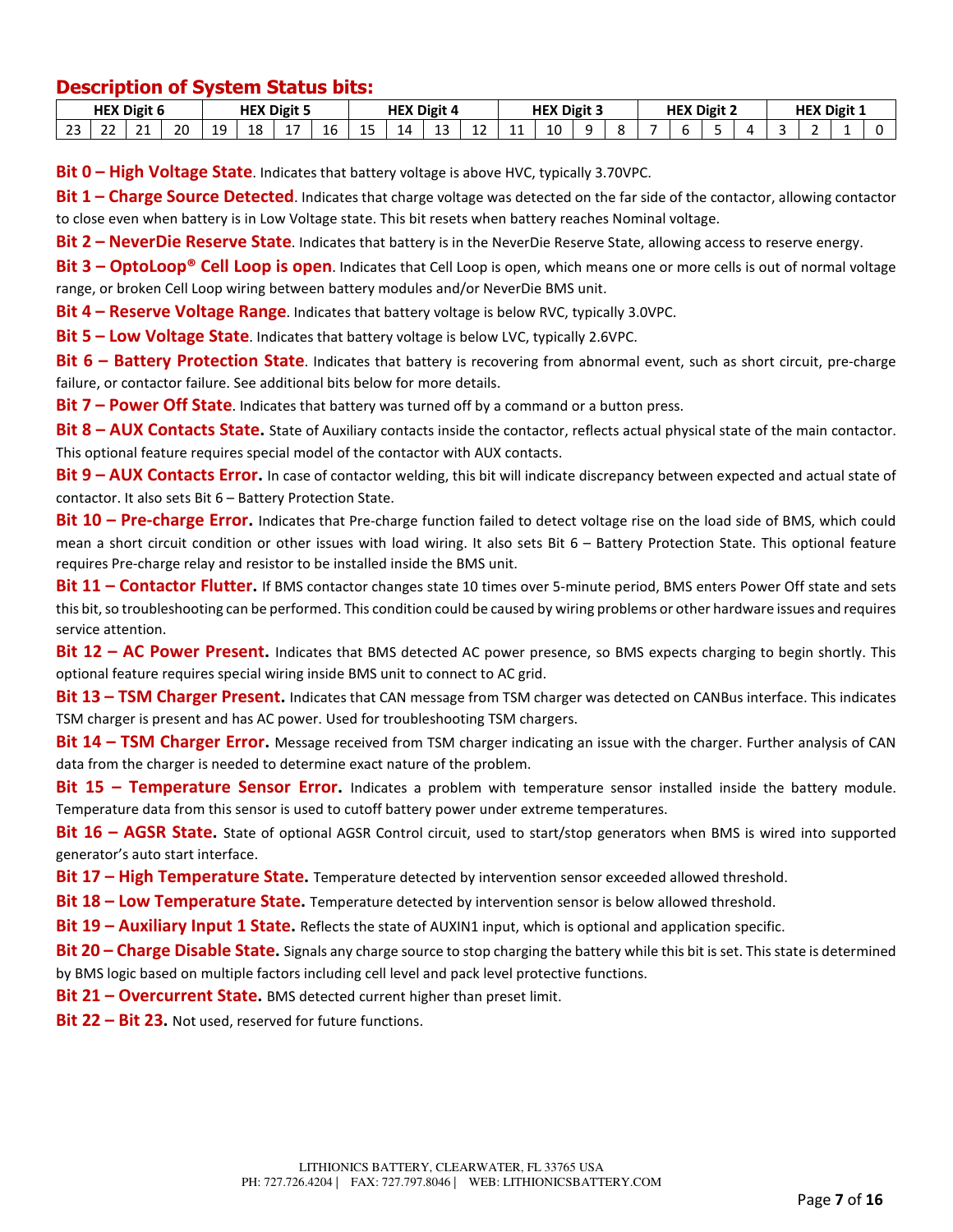# **Bluetooth Telemetry**

 Lithionics Battery has developed the **Lithionics Battery Monitor** application for iOS and Android mobile platforms, which allows real time monitoring of battery data if the BMS is equipped with the **optional** Bluetooth BLE module. However, our Status Code Reader function can be used even without this optional module.



The Status Code Reader function makes it easy to visualize status of each bit by typing in the System Status value and observing color coded table of bit values, see example below. You can download this application from Apple and Google application markets on your iPhone, iPad, Android phone or tablet.

Each active bit description is color coded in green or red, where green indicates informational bits and red indicates faults or critical conditions requiring attention, such as immediate need to charge the battery.

**NOTE: All 6 digits of the "R" value must be entered, including leading zeroes to trigger decoding function.** 

### **LED Indicators**

 NeverDie® BMS has an LED indicator integrated into the Power/On/Off/Re-Set button on the unit itself and in some cases, there are also optional remote LED indicators. There can be one or two remote LEDs, for Power On/Off/Alarm status and Low Battery status. Please refer to your specific installation to check which LEDs, if any, you have available in your system.

- **Power On/Off/Alarm** This LED indicator is integrated into the Power Button or could be a separate remote LED, depending on specific installation. LED is off when BMS is turned off and battery power is disabled. LED is on when BMS is on and battery power is on. LED flashes rapidly when BMS is in alarm state and battery power is disabled. LED blinks briefly when BMS is on and sending telemetry data, but battery power was turned off by operator, usually this is only available in the dual stage power up mode.
- **Low Battery** This optional LED indicator is typically installed at the control panel, so the operator can see when the battery is getting low and needs to be charged. LED turns on when battery goes below approx. 20% SOC and can be based on pack voltage trigger of 3.05VPC or Coulomb counter value of 20%, whichever comes first. When charging is in progress LED will turn off after voltage rises above 3.30VPC and Coulomb counter value is above 20%.

# **BMS Troubleshooting**

Last Recorded Trouble Code. When BMS is powered on, the LCD display shows the last recorded trouble code and the firmware version for 5 seconds, before it switches to normal data display. If you missed it, you can power cycle the BMS again and take a snapshot of the LCD display during first 5 seconds. **When contacting Lithionics Battery for support, please write down this last recorded trouble code and the firmware version and pass this information to your support contact.**

**Module(s) Voltage**. Most Lithionics Battery systems are built as modular assemblies, with series/parallel connected battery modules and an external NeverDie® BMS enclosure. In such a modular architecture, troubleshooting comes down to simply checking voltages of individual modules, and, checking continuity of all connections. A healthy and well-maintained battery would exhibit the same or very similar voltages on all modules of the same configuration, so if you see one module's voltage is significantly different from the other modules, it could indicate an imbalance in the State of Charge between modules, which causes unexpected BMS events,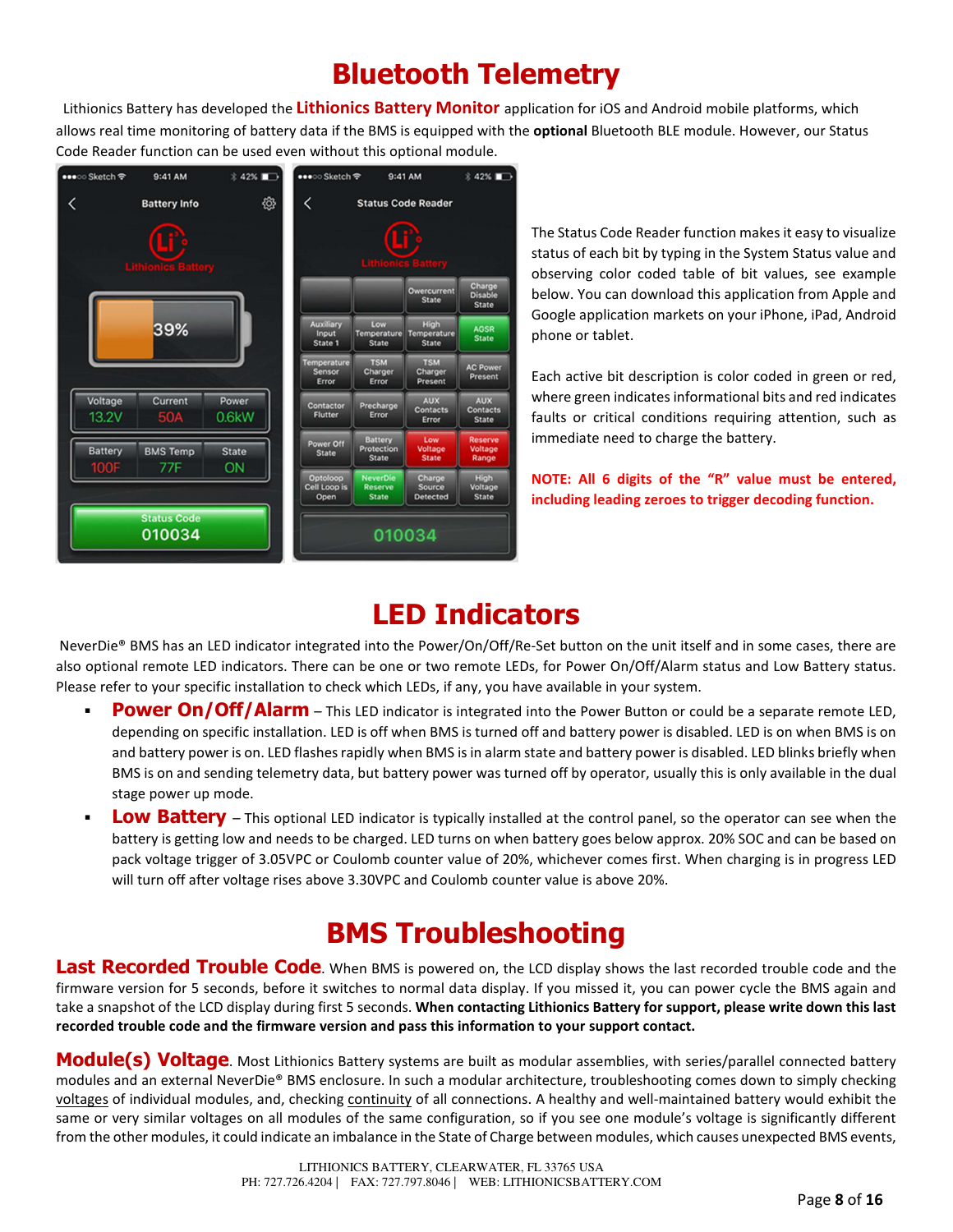since BMS protects the individual cells in the difference modules. **When contacting Lithionics Battery for support, please write down the exact voltages of each battery module and note if the measurement was taken at the end of charge or discharge, or somewhere in between.**

**Negative Reference wire**. Make sure the BMS negative reference wire has a good solid connection to the battery's most negative terminal. The BMS uses this wire for its own power as well as voltage measurements. If there is a poor or loose connection, the BMS will have unpredictable behavior. For systems utilizing the Anderson Power Products EURO DIN connector, the negative reference wire is integrated into the wire harness provided with the system.

**OptoLoop® connections**. Each battery module has a normally-closed (N.C.) OptoLoop® (a.k.a. Cell Loop) output composed of 2 light green-colored 18-gauge wires. These wires are "daisy-chained" from one battery module to the next. The OptoLoop® connection starts and ends at the NeverDie® BMS unit. If there is ever a fault in any battery module, then its Cell Loop will go to an open-circuit condition which communicates the fault to the NeverDie® BMS. This simple open/closed circuit fault makes diagnosing a battery system very easy. To check the continuity of the OptoLoop® connection on each module, disconnect the light green wires from the adjacent modules and check for continuity between the 2 wires using a DVM set to continuity checking mode, which beeps when there is continuity between probes. Also check for overall continuity across all modules at the BMS connection points. The BMS must sense continuity of the OptoLoop® in order to operate properly. The Opto-Loop connections points are normally either Delphi Weatherpack connectors or located in 2 small signal pins of the Anderson EURO DIN connector plug.

### **Advanced BMS functions**

When the BMS is initially powered on by the Power button, it performs health checks across the OptoLoop® and also checks the pack level voltage and the State of Charge (SOC). The BMS then begins to transmit digital data onto its available interfaces, such as CAN, RS232 or TCP/IP, depending on the specific BMS configuration. If all health checks are successful, BMS will close the main contactor and allow use of the battery power. Some applications may require dual stage Power Up, where BMS waits for a separate command to close the contactor. This mode can be enabled in the BMS configuration if desired.

 When the main contactor is closed, and the battery is being charged or discharged, the BMS is always monitoring battery health parameters and will open the contactor if any trouble is detected. You can also open the contactor by holding the Power button for 3 seconds or by sending the **\$BATOFF** command via its data interface.

Below is a detailed description of advanced BMS features and how they affect the state of the contactor. Some features depend on setup parameters which are described in detail in the Configuration section of this user guide.

**Power On/Off** – Briefly press the Power button to turn on the BMS and enable battery power. The battery can be turned off by holding the Power button for 3 seconds, or by sending **\$BATOFF** command via its digital interface. If BMS is configured for dual stage power up, then first button press will turn on the BMS and second press will turn on the battery power. In this mode the BMS is powered off by holding Power button for 10 seconds while turning off the battery power.

**NOTE: Some high voltage battery systems have a separate latching BMS Power Switch used to stop quiescent load from internal DC/DC converter. Always turn off the BMS with the Power Switch when placing the battery into storage or for removal and/or transporting of the battery, as well as making any wiring changes!**

- Reserve Voltage Cutoff (RVC) NeverDie<sup>®</sup> function. During discharge the BMS will open its contactor, disconnecting the battery power when battery reaches the RVC level, which allows the battery to store energy reserve. The RVC level is defined either by voltage (typically 3.0VPC or 3.1VPC) or by SOC percentage set in the BMS Configuration, whichever comes first. Once the battery is in the RVC state you can access the reserve capacity by a short press of the Reset button or by sending the **\$BATON** command via digital interface. If desired, the RVC function can be disabled by setting **RVC=0** in the BMS' Configuration.
- **Low Voltage Cutoff (LVC)** During discharge the BMS will open its contactor when the battery reaches the LVC level. LVC is monitored on both pack level and cell level, using the OptoLoop® interface. The contactor remains open until the BMS detects a charge voltage, at which point the contactor will close to allow charging. The BMS will monitor the initial charge for expected voltage rise and will open the contactor again if voltage rise is not detected within 20 minutes, or immediately if voltage continues to fall below LVC level. Some charging sources require to "see" the battery before allowing charging, in which case LVC lockout can be temporarily overridden by holding down the Power button for 10 seconds while powering on the BMS. This override will allow the contactor to close so charging can begin. If voltage rise is not detected within 20 minutes or voltage continues to fall below LVC level, the contactor will open again to protect the battery.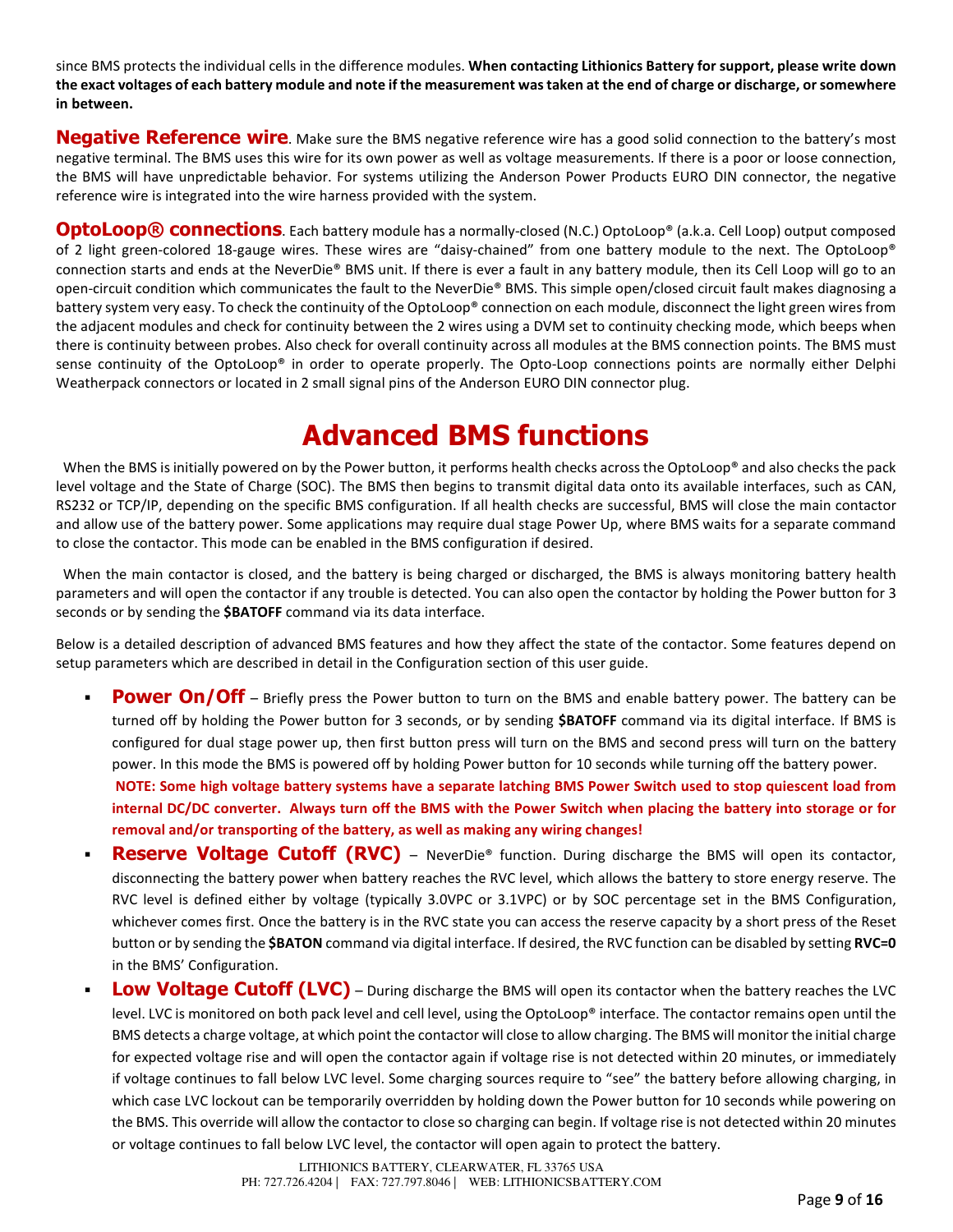- **High Voltage Cutoff (HVC)** During charging the BMS will open the contactor if any cell signals HVC voltage level via the OptoLoop® interface. This should not happen during normal operation if charging sources are setup with correct voltage levels. Once the charge voltage is removed, battery voltage will slowly lower to resting level, typically 3.4VPC. If your charging source has a "float" mode, it should be set to 3.4VPC, which is a resting voltage of a fully charged cell. If your charger has a control interface connected to the BMS, then the BMS will force the charger to stay off until voltage drops below this "float" level.
- **Temperature Based Cutoff** when temperature inside the battery goes below or above preset safe limits BMS will open the contactor to prevent further use of the battery until temperature returns under safe limits. Different temperature limits are enforced for charging and discharging due to nature of Lithium chemistry. Discharge safe range is -4F to 131F, charge safe range is 32F to 113F.
- **Field Control Circuit (FCC)** if your BMS is wired to your alternator's field or regulator circuit, it will disable the alternator's output by opening this circuit when HVC condition is detected, to protect the battery from being overcharged. The BMS will open this circuit 2 seconds prior to opening main contactor, allowing alternator field to discharge which protects the alternator's diodes from potential damage. This circuit can also be used to disable other charge sources, such as solar controllers or inverter/charger's charge function.
- **Short Circuit Protection** The BMS will detect a possible short circuit event if the battery voltage drops below 1.75VPC, immediately disconnecting the contactor. The contactor will stay open until the BMS is power cycled or Power button is held down for 10 seconds to reset the BMS, or charge voltage is applied to the BMS. **NOTE: The lithium battery is capable of significant power output and may maintain the voltage level during a short circuit event, producing a very large current, capable of melting or welding connection points and damaging cables and connectors. Even if the BMS detects short circuit and tries to open the contactor, the contactor itself might weld under such a very large current. Make sure the battery connection is always properly fused and does not rely on the BMS alone**
- **for short circuit protection! Automatic Generator Start/Restart (AGSR)** – if your BMS is wired to your generator's start circuit, it will close the circuit to start the generator when voltage drops below 3.05VPC or BAT percentage drops below the "AGSR Lvl" level set in BMS Configuration, whichever comes first. The AGSR circuit will open when the voltage rises above 3.5VPC after 15-minute delay, which simulates a Constant Voltage charge stage. You can also manually turn AGSR circuit on and off by briefly pushing Power button while the battery is turned on.
- **Pre-charge Control** This optional feature requires hardware implementation inside of the BMS unit. The purpose of this feature is to reduce inrush current when closing the contactor into a capacitive load, such as an inverter or motor controller. When the BMS is commanded to close the contactor, it will first close a small pre-charge relay in series with a precharge resistor, which limits the current to a safe low level. Such a small current will safely charge the capacitive load, reducing voltage across main the contactor, then the BMS will close the main contactor without high inrush current. Pre-charge timing and voltage threshold are configurable, allowing fine tuning of the process in complex systems with mixed capacitive and resistive loads. If at the end of pre-charge timer voltage threshold has not been reached, BMS will not close the contactor and will set **PRECHARGE\_ERROR** status flag for troubleshooting purposes. This protects the system in case of pre-charge circuit failure or short circuit at the Load side of the BMS. **NOTE: If load resistance is very low (such as a high-power resistive load bank) then the BMS will mistake it for a short circuit. In this case you must disable the pre-charge control feature as it was not designed for resistive loads.**
- **Auxiliary Contacts** This feature is part of the special type of contactors used inside the BMS unit, which has mechanically coupled aux contacts on the same arm as the main contacts. This allows monitoring for possible welding of the contactor in high power systems. The BMS monitors the state of aux contacts when changing state of the main contactor to make sure there is a match between actual and the expected state of the contactor. If there is a mismatch, the BMS will attempt to unstick the contactor by repeatedly pulsing the coil up to 10 times. If not successful, the BMS will set the **AUX\_ERROR** status flag for troubleshooting purposes. During normal operation the BMS will set **AUX\_STATE** flag to indicate current state of aux contacts, which can be interpreted as the actual state of the main contactor.
- **Charger OFF control** When BMS is wired to control a charger, it will disable the charger when battery power is commanded OFF with a long push of the Power button or the data stream command **\$BATOFF**. This is a safety feature to prevent chargers from outputting voltage when the battery is disconnected.
- **Contactor Flutter detection** if any abnormal condition, such as loose wiring or faulty equipment causes the BMS to turn contactor on/off 10 times in a 10-minute period, then the BMS will enter the Power Off state, preventing contactor flutter. Once the problem is investigated and addressed, hold down Power button for 10 seconds to reset the BMS, to return to normal operation.
- **Alarm Circuit** An optional wiring circuit from the BMS which can provide an audible or visual alert when BMS detects any trouble with the battery.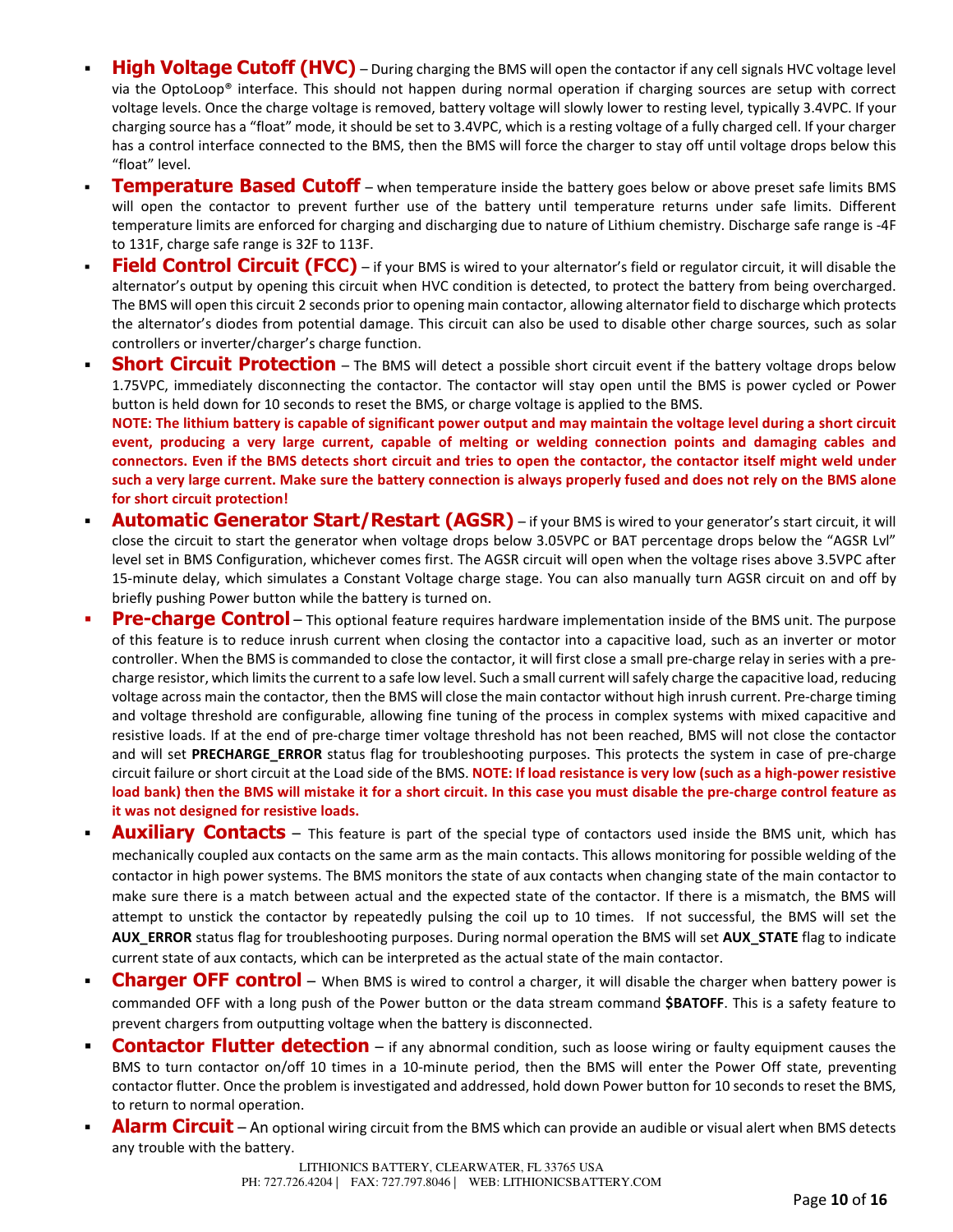**Lockout Voltage detection** – if an incorrectly configured charge source, such as solar controller or inverter/charger set to higher battery voltage is applied to the BMS, it will detect wrong voltage range and will prevent from closing the contactor, protecting the battery from wrong charge source.

### **BMS Configuration**

The BMS stores several configuration parameters in its EEPROM memory. These parameters configure the BMS for a specific battery size, voltage and application. Normally Lithionics Battery ships every BMS unit pre-configured for the specific battery, but in some cases the customer may need to make changes to those parameters to better match their individual system requirements. The BMS configuration can be done over a Serial or TCP/IP data interface, by entering SETUP mode and using AT commands. If you do not have a data interface connected, but have an LCD display, most parameters can be changed using the 2 buttons on the LCD Display.

### **Configuring BMS using LCD Display Unit**

To enter the BMS Configuration Menu press and hold both buttons on the LCD Display simultaneously for 6 seconds. The BMS will enter SETUP mode and will display the first configuration parameter and its current value.

-Press the left button to scroll through the range of values.

-Press the right button to lock the value and move to the next parameter screen.

**NOTE: If no button(s) are pressed within 5 minutes then Setup Mode will time-out and switch to display mode automatically.** 

Below is the listing of all setup screens and their variable descriptions. The factory default values are recorded for you at the end of this document for your reference.

**Pack Size** - Battery pack Amp Hour capacity. Settings are from 1Ah to 3000Ah. 0-50Ah are in 1 Ah increments. 50Ah-3000Ah are in 10 Ah increments.

Full VIt - Full Voltage. Set this to the maximum per-cell voltage your battery reaches at the end of charge. This will be used to sync the SoC meter's 100% reading when the battery reaches this voltage level. Typically, this value is 3.60V per cell. So, a 12V (4 cell) battery is 4 x 3.60 = 14.4V. When battery reaches this voltage at the end of charge cycle, the SOC value will reset to 100%.

**NOTE: If you notice that your SoC meter value never reaches 100% at the end of charge cycle, you may need to slightly lower Full Vlt value to what the voltage reading is on LCD Display at the moment when the charger turns off. This value must be higher than the resting voltage of the battery since the charger's end voltage is higher than its resting voltage. Typical value range should be between 3.50 and 3.60 VPC.** 

Min SOC – Minimal State of Charge. This percentage value sets the "Empty Battery" level, a.k.a. Reserve Capacity, so the user can go by a BAT Gauge reading and not completely deplete the battery, to preserve its lifecycles. For example, if this value is set to 20%, then BAT Gauge will report 0% when SoC is still at 20%. If you desire to use your battery to its full capacity and/or want the BAT Gauge to reflect true SoC, then set this value to zero.

In addition, when RVC Mode is enabled, BMS will turn off battery power when SoC reaches this preset level, assuming it comes before battery voltage reaches RVC level, typically 3.00VPC. This allows NeverDie® Reserve feature on Advanced Series BMS to act on both voltage trigger and SoC level trigger, whichever comes first.

**AGSR Lvl** – AGSR level. This percentage value determines the minimal Bat Gauge level at which the Automatic Generator Start/Restart circuit is triggered. AGS/R circuit triggers on voltage set to 3.05VPC, or the Low Bat level, whichever comes first, hence allowing flexible control of generator starting point.

**Temp Unit** – Temperature Units. Set this to Fahrenheit (F) or Celsius (C).

**Charge Eff** – Charging Efficiency. This percentage value slows down the rate of SoC climb during the charge to compensate for battery losses during discharge cycle. Recommended setting is 98%. In applications with high discharge rates, energy losses are more pronounced, so this value must be set lower to more accurately report SoC and BAT Gauge values during partial charges.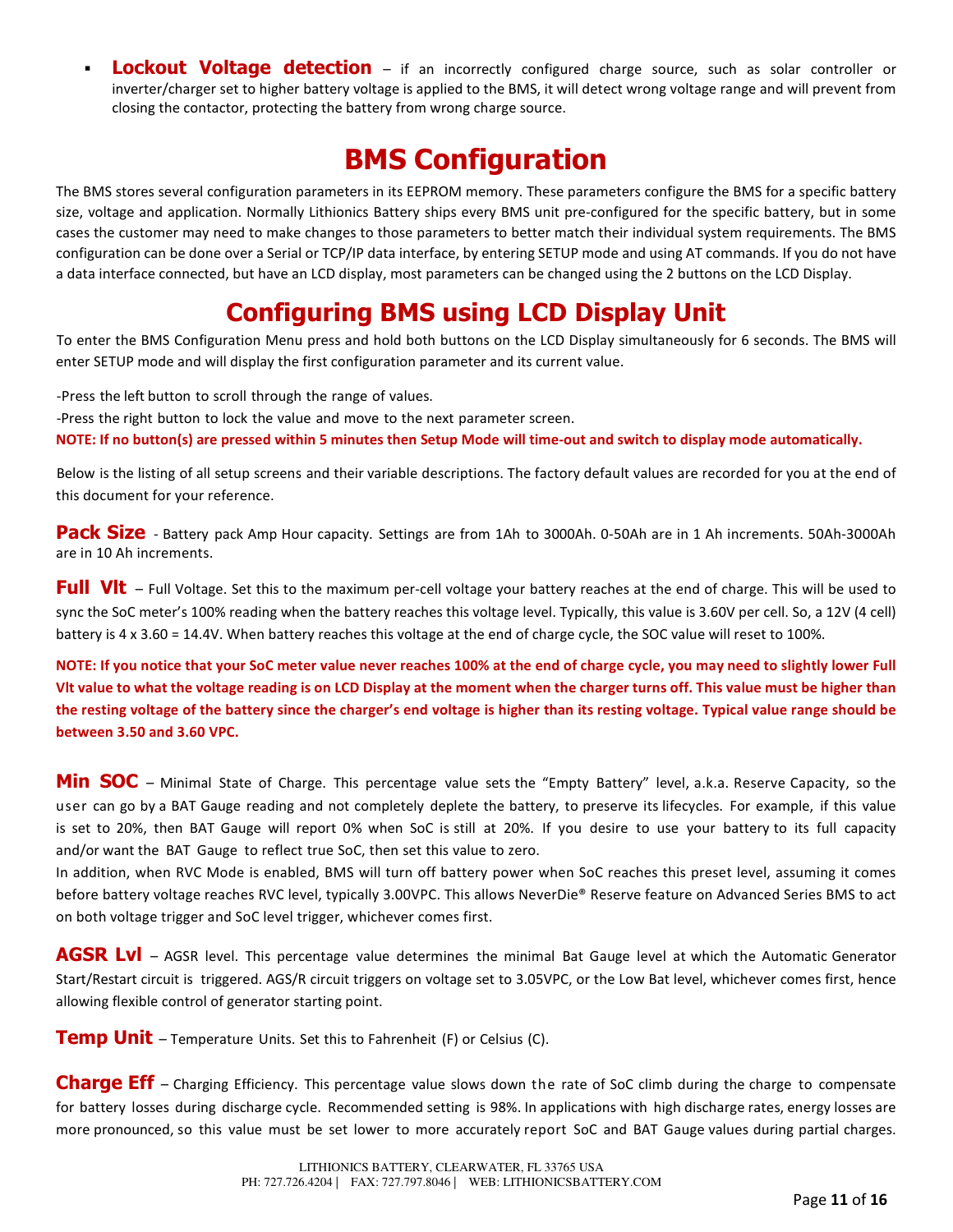This setting must be tuned experimentally for best accuracy. Ideal setting will cause SoC to reach 100% at approximately the same time as charger is finishing up the full charge.

**Dead Zone** – Dead Zone. Due to thermal drift in Hall Effect sensors when temperature fluctuations are wide and fast, BMS might report non-zero current reading when no current is present. Dead Zone value allows ignoring small current readings when they are likely false (when small reading fluctuates between zero and non-zero values). Default value 0.3A is recommended for best zero-point stability.

**Idle Load** – Idle Load (mA). This setting represents the constant idle load current powering the BMS system. This can be measured with a digital multi-meter in DC amperage mode in series with the BMS's negative reference wire. Allowed range is 0mA – 200mA. Since idle current is usually too low to register by internal hall-effect sensor, but still affects SoC reading over long time periods when battery sits idle, setting this value allows for better long-term accuracy of SoC counter.

**Alarm** – Alarm function. Turns ON or OFF an Alarm function, which drives internal buzzer as well as AUXOUT2 external relay circuit when BMS is in Alarm state.

**RVC** – NeverDie Reserve function. Default setting STD (Standard) would turn off the battery while leaving reserve charge, which can be accesses by pressing the reset button. When set to EXT (Extended) amount of reserve charge is increased on voltage-based triggers.

### **Serial Data Interface**

Lithionics Battery offers several options to connect your BMS serial port to a standard PC interface such as USB or RS232. Please refer to Appendix B for technical details. Once connection is made and COM port is initialized there will be a continuous stream of data packets with 1 second time interval between each packet. Each data packet is an ASCII string of 47 characters, containing 10 data fields. Each field starts with a label character and is followed by a numeric data of constant length, padded by leading zeroes. Each string is terminated by return and new line characters, bytes 0x0D and 0x0A.

#### **Example of Serial Data packet:**

#### **B**1**H**00000**V**0000**F**000**S**000**D**0**A**00000**W**000000**T**000**R**000000

#### **Serial Data packet fields:**

- **B** Battery address, typically 1, in multi-battery systems this will represent battery order 1-digit long
- **H** AmpHours remaining, in 0.1Ah resolution, i.e. 123 = 12.3Ah 5-digit long
- $V$  Volts, in 0.1V resolution, i.e. 123 = 12.3V 4-digit long
- $\mathsf{F}$  Bat Gauge, in percent, i.e. 100 = 100%  $-$  3-digit long
- **S** SoC percent, in percent, i.e. 100 = 100% 3-digit long
- **D** Current direction, 1 charging, 0 discharging 1-digit long
- $\overline{A}$  Amps instant, in 0.1A resolution, i.e. 123 = 12.3Amp 5-digit long
- $W$  Watts instant, in 1W resolution, i.e. 20000 = 20000W  $-$  6-digit long
- **T** Temperature, in degrees, units depends on setup parameter 3-digit long
- **R** System Status 6-digit long, see details below

**NOTE:** Two additional data formats are available by setting DTYPE value in Config mode. All 3 formats have the same data fields in the same order, with same line termination, the difference is only in delimiters. **DTYPE=0** – fixed length data fields with labels as described above. *EXAMPLE:* B1H00010V0135F100S100D0A00000W000000T077R008080 **DTYPE=1** – variable length data fields with labels, comma delimited, with label "E" indicating end of string *EXAMPLE:* B1,H10,V135,F100,S100,D0,A0,W0,T77,R008080,E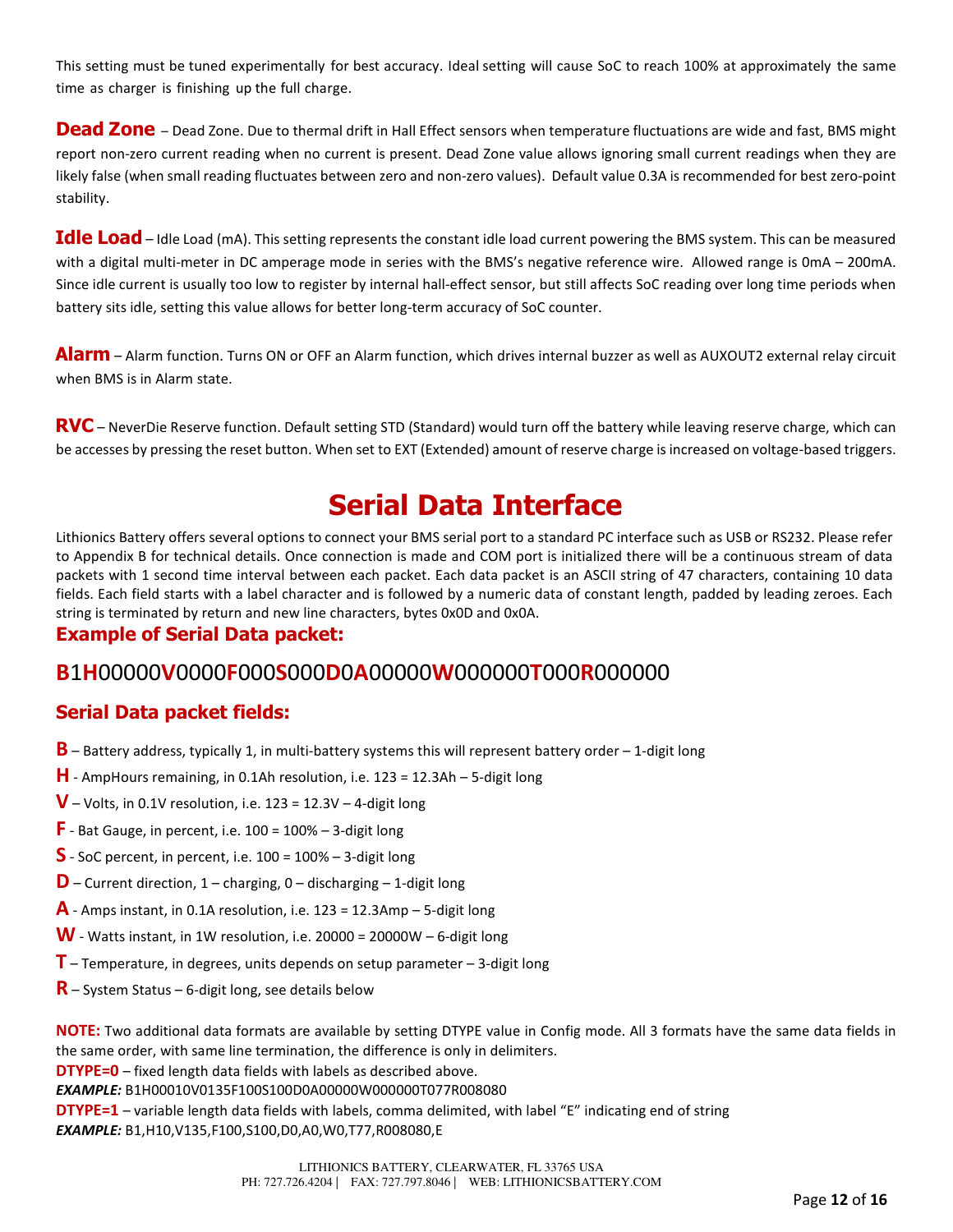### **TCP/IP Data Interface**

If your BMS is equipped with the optional TCP/IP Data Interface, you can connect the BMS to your LAN and transmit data to any IP based host. The TCP/IP interface supports Auto Negotiation (Full/Half duplex and 10/100 Mb speed). Data is transmitted over a UDP socket in a text string with CR+LF termination. The data format is the same as RS232 Serial Data, see above chapters. The data string is inserted into a UDP packet and sent to the destination IP address. The receiving host would listen on UDP socket, get the data string and break it down into the individual data fields.

BMS is shipped with default IP configuration described below:

IP Address – **192.168.0.254** Subnet Mask – **255.255.255.0** Gateway – **192.168.0.1** Destination IP – **192.168.0.255** (broadcast to local LAN) Source Port – **48879** (0xBEEF) Destination Port – **65261** (0xFEED)



To change the BMS' IP configuration for your network you must use the Serial-Ethernet Gateway Configuration device (**Lithionics Part# 50-196**) which can be used with a Windows PC to communicate with the BMS over a crossover RJ45 cable. This allows you to avoid connecting the BMS to a live network, which might have different IP addressing, and also to allow the use of a simple serial terminal for configuration, rather than writing custom software to handle UDP socket communications. This device has a USB Serial port based on the common FTDI chipset, so it's recognized as a COM port by Windows host. Free terminal software Termite can be used to communicate to the BMS thru the Gateway device, see RS232 Data Interface section above for details. Once the BMS is configured with the desired IP addressing it can be connected to a live network for real time data processing.

**BMS Ethernet TCP/IP Physical Interface:** Typically, the physical interface is an M12 D-Coded connector which is an industrial weather resistant standard for an Ethernet connection. If your network connection requires a RJ45 plug, use a conversion cable from M12 to RJ45.



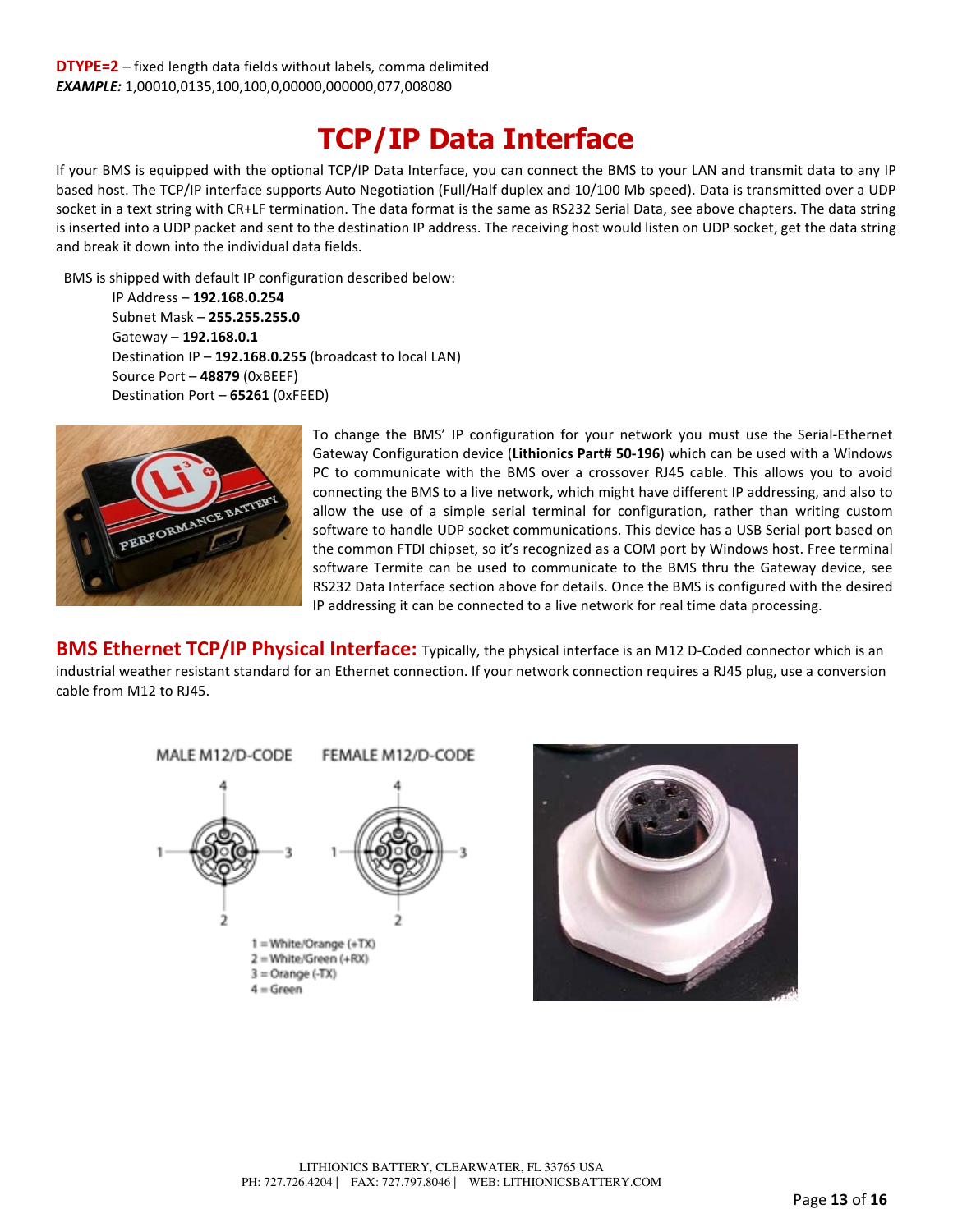## **CANBus Data Interface**

If your BMS is equipped with the optional CANBus interface, you can connect the BMS to any CANBus compatible receiver and read BMS data messages. The following messages have been defined for Advanced Series BMS. Default bus speed is 250kbps but can be configured for 125kbps or 500kbps if required. Messages use 29-bit addressing and 8-byte data frames (CAN 2.0B). Messages are formatted for compatibility with RV-C protocol, which is also partially compatible with J1939, NMEA2000 and XanBus networks. The CANBus electrical interface circuit is galvanically isolated from the battery pack to prevent ground loops and allow multiple BMS units on the same bus. For additional protocol details see RV-C Application specs at http://www.rv-c.com/

- 1. **Node addressing**. Due to resource limitations BMS will not support dynamic address assignments at this time. Source Address (SA) will be configurable via BMS configuration interface and default value will be set to 69 (0x45) per RV-C specs for a BMS device. If multiple BMS devices are present on the network, then integrators can change SA from default value to another appropriate value. Per RV-C specs address 70 (0x46) can also be used.
- 2. **Instance addressing**. Many data messages include an instance number, allowing multiple instances of a device class to coexist on the network. Instance will be configurable as BATID in the BMS configuration interface with default value set to 1. If multiple BMS devices are present on the network, then integrators can change the instance number from default value to another appropriate value according to RV-C specs.
- 3. **Supported messages.** Below messages will be supported by the BMS as defined in the RV-C Application specs. Last 2 messages are proprietary for Lithionics BMS status reports and future development.

| <b>Message</b>          | DGN / PGN     | <b>Notes</b>                                                   |
|-------------------------|---------------|----------------------------------------------------------------|
| <b>REQUEST</b>          | 0xEA00        | BMS listens and responds to these messages                     |
| ADDRESS CLAIM           | 0xEE00        | BMS will claim preset SA=0x45, but can be changed in config    |
| DM RV                   | 0x1FECA       | Diagnostic data as defined in RV-C specs                       |
| PRODUCT ID              | <b>OxFEEB</b> | Will fit in 3 frames - INITIAL_PACKET + Li3*BMS*v714**         |
| DC SOURCE_STATUS_1      | 0x1FFFD       | provides battery Voltage and Current data                      |
| DC SOURCE STATUS 2      | 0x1FFFC       | provides battery Temperature and SOC data                      |
| DC SOURCE STATUS 3      | 0x1FFFB       | provides remaining Ah capacity                                 |
| DC SOURCE STATUS 4      | 0x1FEC9       | provides desired charger state and charge specs                |
| DC SOURCE STATUS 6      | 0x1FEC7       | provides HVC and LVC status                                    |
| DC SOURCE STATUS 11     | 0x1FEA5       | provides more status bits, total Ah capacity and current Power |
| DC SOURCE COMMAND       | 0x1FEA4       | accepts ON/OFF/Charge-ON commands                              |
| PROP LITHIONICS COMMAND | OxEF45        | accepts request for proprietary status data                    |
| PROP LITHIONICS STATUS  | 0xEF##        | provides proprietary status bits and other data                |

For detailed description of messages and data encoding, download a document - **NeverDie BMS Advanced CANbus protocol.pdf**  from http://www.lithionicsbattery.com/user-guides/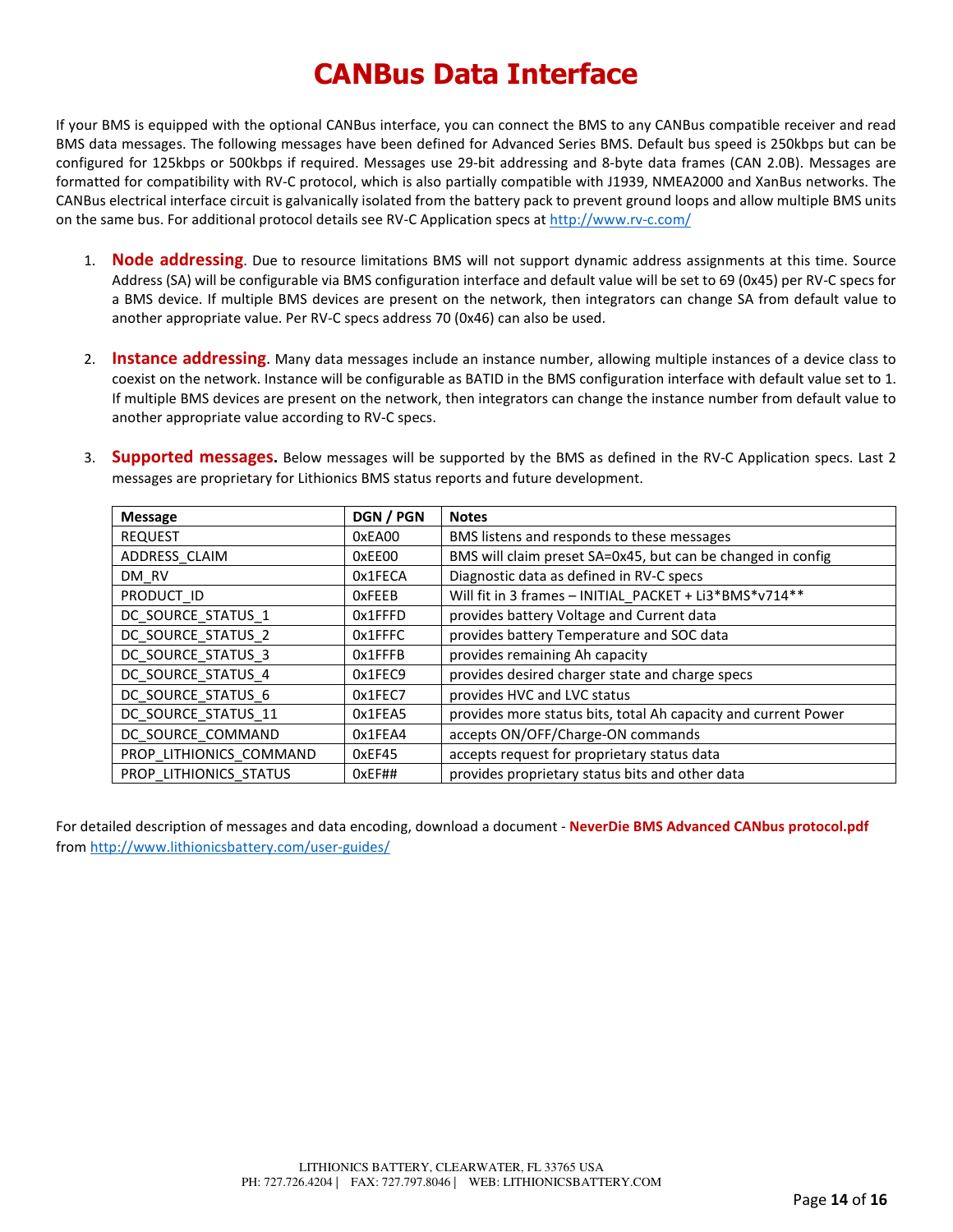### **AMPSEAL Connector**



 The NeverDie® BMS has a 23 pin AMPSEAL Connector on its side wall (for internal BMS models, this is located on the lid on most batteries), which can be used to wire BMS's auxiliary circuits to other components in the energy storage system. This allows implementation of additional BMS functions listed below. The scope of this document is only to list AMPSEAL pins and their functions. Please contact your battery supplier or Lithionics Battery for specific wiring diagrams and technical assistance to make sure these pins are used as intended and prevent internal damage to the BMS unit. Pay close attention to electrical specs and fusing requirements for each circuit.

**NOTE: Some pins are part of optional BMS features and may not be enabled on your BMS unit. Please check with your battery supplier or Lithionics Battery regarding available features in your BMS unit**.

| Pin            | <b>Function</b>       | <b>Description</b>                          | <b>Details</b>                                     |  |  |  |  |
|----------------|-----------------------|---------------------------------------------|----------------------------------------------------|--|--|--|--|
| $\mathbf{1}$   | FCC <sub>1</sub>      | Alternator Field Control Circuit wire 1     | dry contact, up to 24VDC 2A, needs ext. fuse       |  |  |  |  |
| $\overline{2}$ | AGSR <sub>2</sub>     | Automatic Generator Start/Restart wire 2    | dry contact, up to 24VDC 2A, needs ext. fuse       |  |  |  |  |
| 3              | AGSR <sub>1</sub>     | Automatic Generator Start/Restart wire 1    | dry contact, up to 24VDC 2A, needs ext. fuse       |  |  |  |  |
| 4              | +12V Supply           | Pre-charge/Alarm output 12V supply positive | 15V 500mA load limit, internally PTC fused         |  |  |  |  |
| 5              | Pre-charge Out Neg    | Pre-charge output negative wire             | low side protected FET switch, 1A load limit       |  |  |  |  |
| 6              | Alarm Out Neg         | Alarm output negative wire                  | low side protected FET switch, 1A load limit       |  |  |  |  |
| $\overline{7}$ | +12V Ext Pwr Input    | AC sense / External power positive wire     | BMS ext. power, needs 11-18VDC 3A supply           |  |  |  |  |
| 8              | <b>GND</b>            | Common Ground for all non-isolated circuits | Tied to battery negative with 8A internal fuse     |  |  |  |  |
| 9              | FCC <sub>2</sub>      | Alternator Field Control Circuit wire 2     | dry contact, up to 24VDC 2A, needs ext. fuse       |  |  |  |  |
| 10             | CAN High              | isolated CANBus High signal                 | 5V isolated CAN_H signal - TI ISO1050 IC           |  |  |  |  |
| 11             | <b>UART TX</b>        | isolated serial UART TX signal              | 0-5V CMOS/TTL signal, isolated from battery        |  |  |  |  |
| 12             | Analog BAT% Output    | analog 0-5V BAT% Output signal              | 0-5V analog signal, 1mA load, not isolated         |  |  |  |  |
| 13             | LED-Pod Green         | Tri-Color LED Pod - Green signal            | 15V 50mA LED driver, internally PTC fused          |  |  |  |  |
| 14             | Charger Relay 2       | Charger Interlock relay wire 2              | dry contact, up to 48VDC 100mA, needs ext. fuse    |  |  |  |  |
| 15             | Reset Button 1        | Reset button wire 1                         | 15V 5mA normally open push button circuit          |  |  |  |  |
| 16             | CAN/UART +5V          | isolated CANBus 5V power                    | 5V 50mA isolated supply for PC interface dongle    |  |  |  |  |
| 17             | <b>CAN Low</b>        | isolated CANBus Low signal                  | 5V isolated CAN_L signal - TI ISO1050 IC           |  |  |  |  |
| 18             | <b>UART RX</b>        | isolated serial UART RX signal              | 0-5V CMOS/TTL signal, isolated from battery        |  |  |  |  |
| 19             | CAN/UART GND          | isolated CANBus/Serial ground               | isolated ground for PC interface, CAN shield drain |  |  |  |  |
| 20             | LED-Pod Red           | Tri-Color LED Pod - Red signal              | 15V 50mA LED driver, internally PTC fused          |  |  |  |  |
| 21             | <b>AUX Input</b>      | Auxiliary input signal                      | 15V 5mA input for custom BMS functions             |  |  |  |  |
| 22             | Charger Relay 1       | Charger Interlock relay wire 1              | dry contact, up to 48VDC 100mA, needs ext. fuse    |  |  |  |  |
| 23             | <b>Reset Button 2</b> | Reset button wire 2                         | 15V 5mA normally open push button circuit          |  |  |  |  |